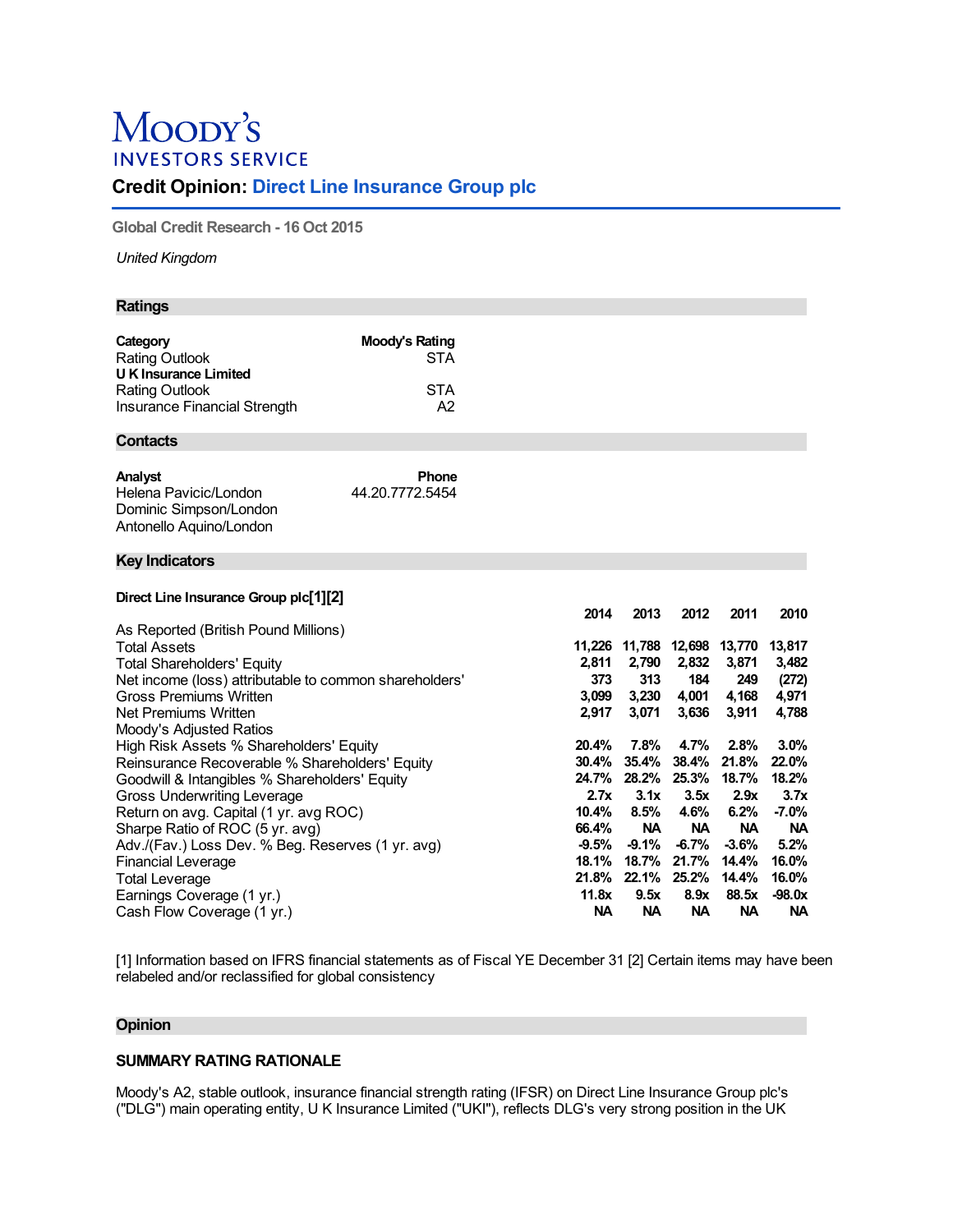personal lines market, a relatively conservative investment portfolio, good capitalisation, and relatively low financial leverage. These strengths are somewhat off-set by the group's limited geographic and business line diversification, the challenge of sustaining recent performance trends in the very competitive UK general insurance market and execution risk associated with the group's restructuring program.

Previously part of the Royal Bank of Scotland Group plc (RBS), DLG launched its new corporate identity in July 2012 the point at which it became legally and operationally independent and underwent an IPO in October 2012. In 2014, DLG reached a binding agreement with Spanish based insurance company Mapfre S.A for the sale of its international operations for total cash sale proceeds of EUR550m. Consequently, at YE14 gross written premiums (GWP) from DLG's ongoing operations, excluding International, were split: 43% UK personal Lines Motor, 29% UK personal lines Home, 12% UK Rescue and other personal lines and 16% UK Commercial.

## **Credit Strengths**

-Very strong position in the UK personal lines market, with powerful brands

- -Low exposure to product risk with a personal lines orientation
- -Relatively conservative investment portfolio
- -Good capitalisation
- -Relatively low financial leverage

#### **Credit Challenges**

- Limited geographic and business line diversification where motor business predominates
- -Sustaining recent performance trends in the very competitive UK personal lines market
- -Bodily injury claims inflation in UK Motor market which led to significant reserve strengthening in 2010 and 2009
- -Enhancing contribution of the Commercial business to overall operating profit

-Execution risk associated with the group's on-going restructuring program

#### **Rating Outlook**

The outlook is stable reflecting Moody's expectation that the group will sustain its recent financial performance and that its on-going investment and change initiatives will stimulate modest growth and further reduce expenses. However, tough trading conditions in the UK personal lines general insurance market are expected to remain a constraint in this regard.

What to Watch For:

- Pricing in very competitive UK Motor and Home markets
- Further regulatory developments in the UK personal lines insurance market
- UK weather losses
- DLG's Solvency II capital coverage ratio

#### **What Could Change the Rating - Up**

-Average return on capital through the cycle of at least 8% with modest premium growth

-Sustained gross underwriting leverage of 3x or below

-Profitable development of the Commercial and Personal Lines Rescue & Other businesses

## **What Could Change the Rating - Down**

-Continued reduction in premiums resulting in a material loss of market share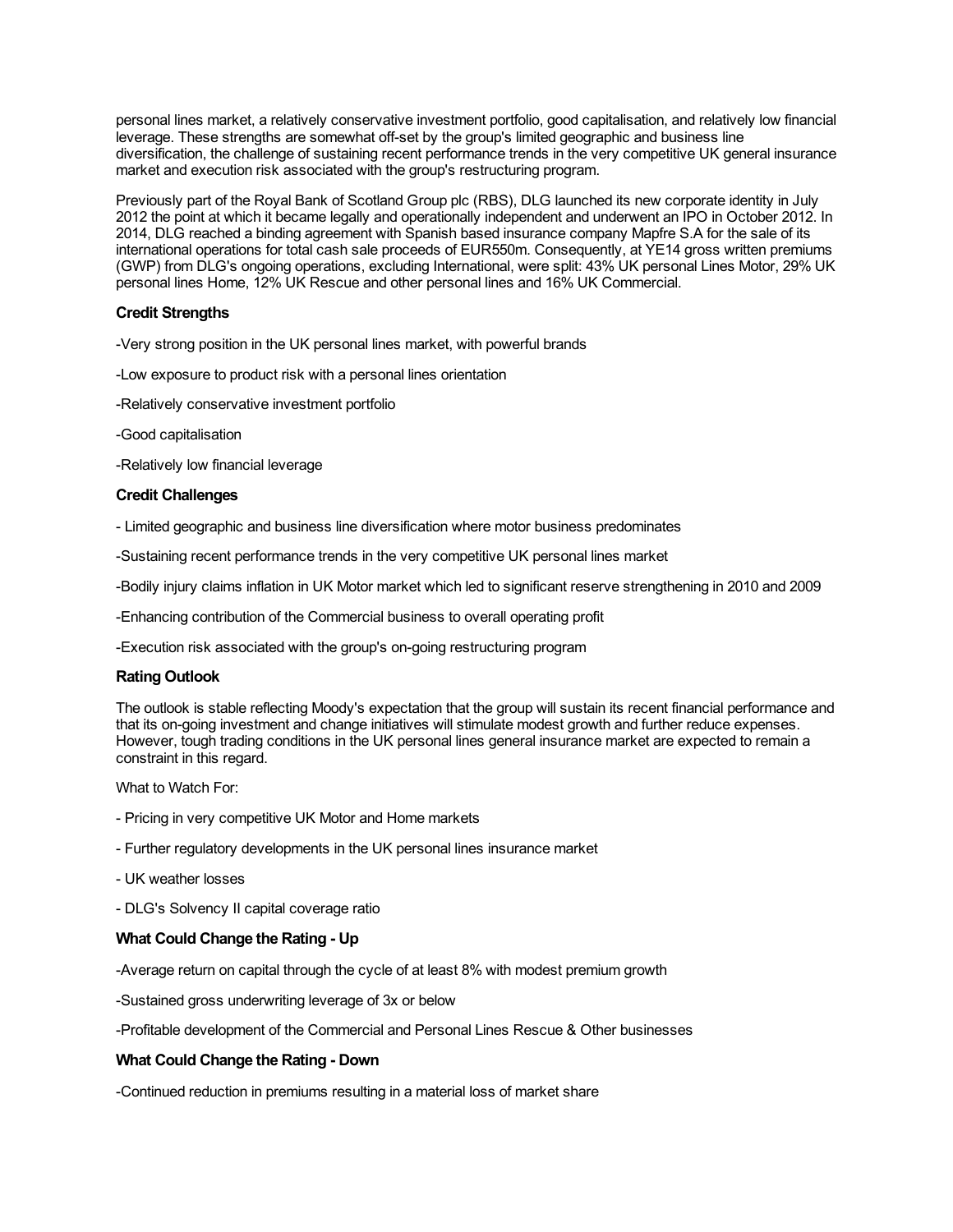-Average return on capital through the cycle below 6%

-Adjusted financial leverage in excess of 30% with earnings coverage below 6x

-Meaningful deterioration in capital adequacy

#### **Notching Considerations**

The guaranteed subordinated notes issued by Direct Line Insurance Group plc in April 2012 are rated Baa1 (hyb). The rating reflects the fact that the notes are unconditionally and irrevocably guaranteed by UKI on a subordinated basis and reflect standard notching (vs. the senior rating) for subordinated debt that lacks a mandatory trigger we consider to be "meaningful".

## **DETAILED RATING CONSIDERATIONS**

Moody's rates UKI A2 (stable outlook) for insurance financial strength, which is in line with the adjusted rating indicated by the Moody's insurance financial strength rating scorecard. The key factors currently influencing the rating and outlook are:

#### MARKET POSITION, BRAND AND DISTRIBUTION: Aa - VERY STRONG POSITION IN UK PERSONAL LINES MARKET

As the largest personal Motor and Home lines writer in the UK, we consider DLG's market position to be very strong and its brands, especially Direct Line and Churchill, are very powerful. DLG's SME commercial business is growing, but its overall market share remains relatively modest at this stage.

We expect DLG's personal lines market position to remain very strong going forward despite the decline witnessed over the last few years as a result of DLG exiting unprofitable business, de-risking the book, re-pricing, the cessation of the Tesco Personal Finance (TPF) joint venture and the strong growth of price comparison websites (PCW).

In 2014, GWP from ongoing operations were down 4% vs. the previous year, reflecting increased competition in personal home and the continued market reduction in personal motor rates, partially offset by growth in Commercial. During the first half of 2015, GWP has stabilised in line with our expectations, reflecting further volume reductions in home (driven by the group disciplined approach to underwriting in a competitive market place), offset by growth in motor (benefitting from rate rises), rescue and other personal lines.

DLG's personal lines distribution is strong with products sold directly by phone, over the internet, through PCWs and via partnerships including RBS/NatWest, Nationwide and Sainsbury's. The Commercial division also benefits from some direct distribution, although the majority of premiums are accessed via brokers. DLG continues to improve its distribution capabilities by investing in new websites and digital propositions.

More negatively, DLG's underwriting expense ratio remains relatively high at 35.7% (YE13: 38.1%), despite inherent scale advantages and the reduction of the group's cost base to below its target £1bn. We expect this ratio to continue to improve via the implementation of efficiency programs initiatives but remain above personal-linesorientated-peers.

### PRODUCT RISK & DIVERSIFICATION: Baa - RELATIVELY LOW PRODUCT RISK OFFSET BY LIMITED BUSINESS DIVERSIFICATION & DEPENDENCE ON THE UK

DLG writes non-life business, split 84% personal lines and 16% commercial lines. Business line diversification is relatively limited in light of the preponderance of personal motor and home lines. The business is split into which UK Motor (43%), UK Home (29%), UK Rescue & Other (12%) and UK Commercial (16%) by GWP (excluding international) in 2014.

Following the sale of the International division, DLG is entirely focused on the UK general insurance market. However, given that the International division was relatively small in the context of the group, its sale does not have a material impact on our overall view of DLG's product risk and diversification.

More positively, DLG's product risk is considered low given the preponderance of personal lines, and although the business is exposed to large bodily injury claims, and windstorm and flood catastrophe risk, DLG purchases significant reinsurance cover.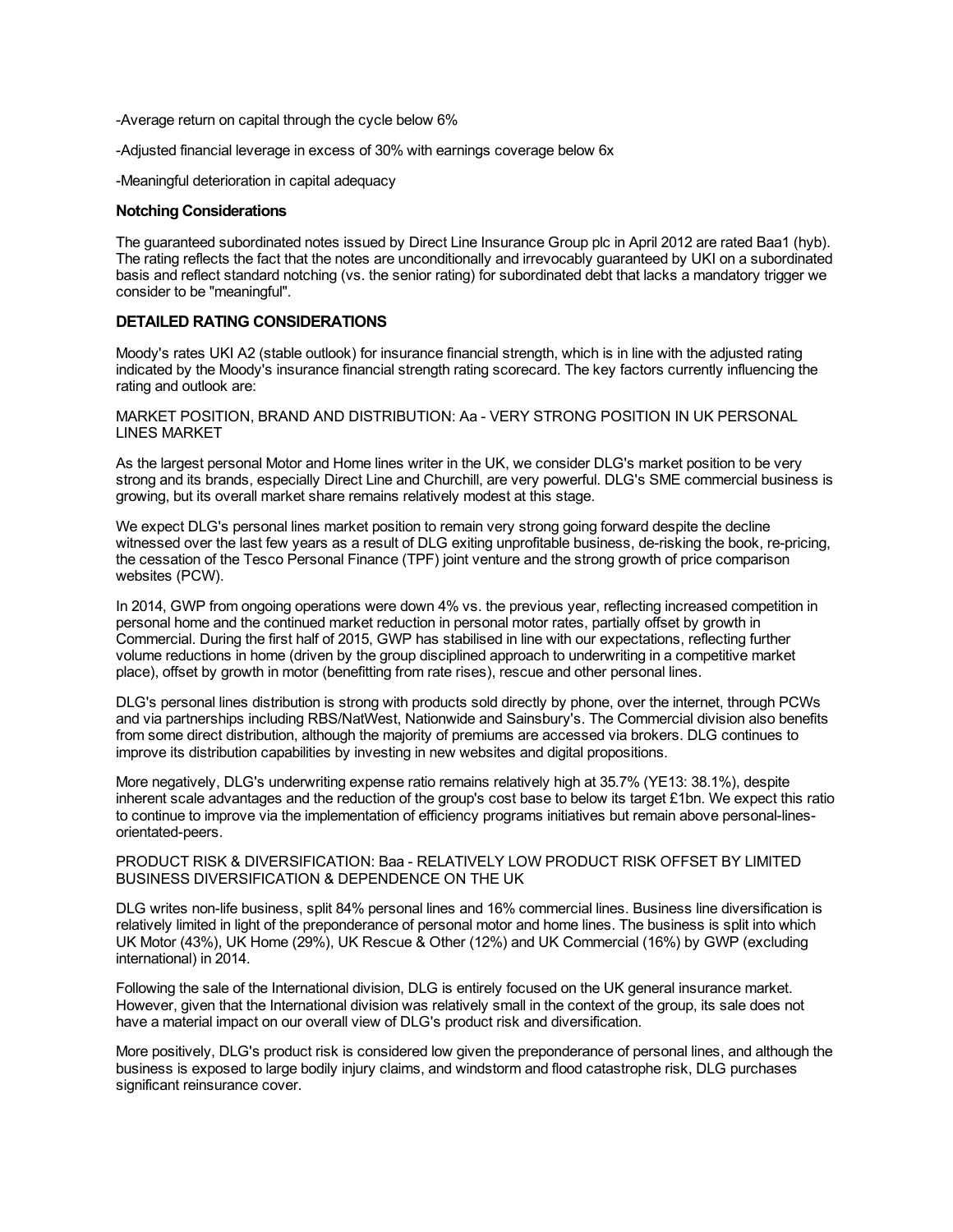#### ASSET QUALITY: A - RELATIVELY CONSERVATIVE INVESTMENT PORTFOLIO NOTWITHSTANDING INCREASING HIGH RISK ASSETS

We view overall asset quality as good. DLG has a relatively conservative investment portfolio, but continues to undertake some re-risking actions, as reflected in the high risk assets (HRA) as a % of equity ratio, which stabilised at 19.2% at H1 15 (after increasing to 20.4% at YE14 from 7.8% at YE13). DLG continues to have no exposure to or appetite for equities and as such, HRA are primarily comprised of property investments and high yield bonds.

At H1 15, 92.1% of DLG's investments were in fixed income securities and cash (YE14: 94.6% excluding the international portfolio). With regard to the main changes in the asset mix during the first 6 months of 2015, we note that DLG decreased its investments in sovereign bonds by £322m to 9.8% of total invested assets (YE14: 14.1%) and increased its exposure to infrastructure by £145m to 3.2% (YE14: 1.1%). DLG started investing into UK infrastructure during 2014 to support the asset strategy backing PPO liabilities, and we expect further investments in infrastructure during H2 2015.

DLG also continued to repositioned the credit part of its portfolio in H1 15, such that corporate bonds now represent 59.3% of invested assets (YE14: 58.0%), which is significantly higher than a number of UK/European P&C peers. The credit quality of the fixed income portfolio is very good, with around 77.3% of the fixed income portfolio rated A or higher at H1 15, although DLG is now exposed to below investment grade securities .

DLG's asset quality benefits from its relatively low level of reinsurance recoverables, which were 30.9% of equity at H1 15 (YE14: 30.4%), and a low level of reported goodwill & intangible assets (including DAC) at c.22.7% at H115 (YE14: 24.7%).

CAPITAL ADEQUACY: A - GOOD CAPITALISATION NOTWITHSTANDING REDUCED EQUITY LEVEL

We view overall capital adequacy as good. In line with our expectations, reported total equity reduced by 27% to £2,811m since 2011 following the £1bn dividend payment to RBSG in 2012 and the reclassification and subsequent repayment of the TPF non-controlling interest of £259m in 2013. However, we note that total equity as a % of net written premiums has been stable during this period.

Moody's gross underwriting leverage (GUL) metric, which was relatively low at 2.7x at YE14 is distorted by the sale of the international operations, which are excluded from GWP. Following the payment of the expected special dividend on completion of the sale in 2015, the GUL metric increases to c.3.0x, which is consistent with prior years.

In terms of regulatory coverage, the IGD coverage ratio improved again during 2014 to 347% (YE13: 292%) with a small uptick to 348% as at H1 15. The group's YE14 risk-based solvency coverage ratio on a pro-forma basis following the payment of the final dividend and yearend special dividend was flat at 148.2% (YE13: 148.7%) The group's risk-based solvency coverage ratio (adjusted for the interim dividend) at H1 15 was 155.9% which is above DLG's target range of 125% - 150%.

With regard to the likelihood of further special dividends, we note that the Board is next likely to consider any return of capital at the 2015 full year results. The decision will take into account the group's requirements on a Solvency II basis over a prolonged period. Furthermore, the Board will also consider any changes to its risk-based capital metrics and risk appetite at this time. With regard to Solvency II, DLG plans to use the standard formula for at least six months before transitioning to an internal model.

PROFITABILITY: A - PROFITABILITY TARGETS HAVE BEEN EXCEEDED, BUT THE HIGHLY COMPETITIVE UK PERSONAL LINES MARKET REMAINS A CHALLENGE

DLG's 5 year average return on capital (ROC) at 4.5% and 66.0% Sharpe ratio of ROC are adversely affected by the £272m loss reported in 2010, which was driven by significant UK Motor bodily injury reserve strengthening. However, performance has improved year-on-year since 2011 aided by benefits from the group's claims transformation programme, cost savings and disciplined approach to underwriting. Consequently, we view the group's 3 year average ROC at 7.7% as more representative of future profitability levels.

For 2014, DLG reported a 16.8% Return on Tangible Equity (RoTE) from ongoing operations and 95.0% combined operating ratio (COR) vs. its 15% RoTE and 95-97% COR (assuming a normal level of weather claims) targets for 2014. Furthermore, in 2014 for the first time all of the group's lines of business reported a sub 100% COR such that DLG has reduced its target COR to 94-96% for 2015.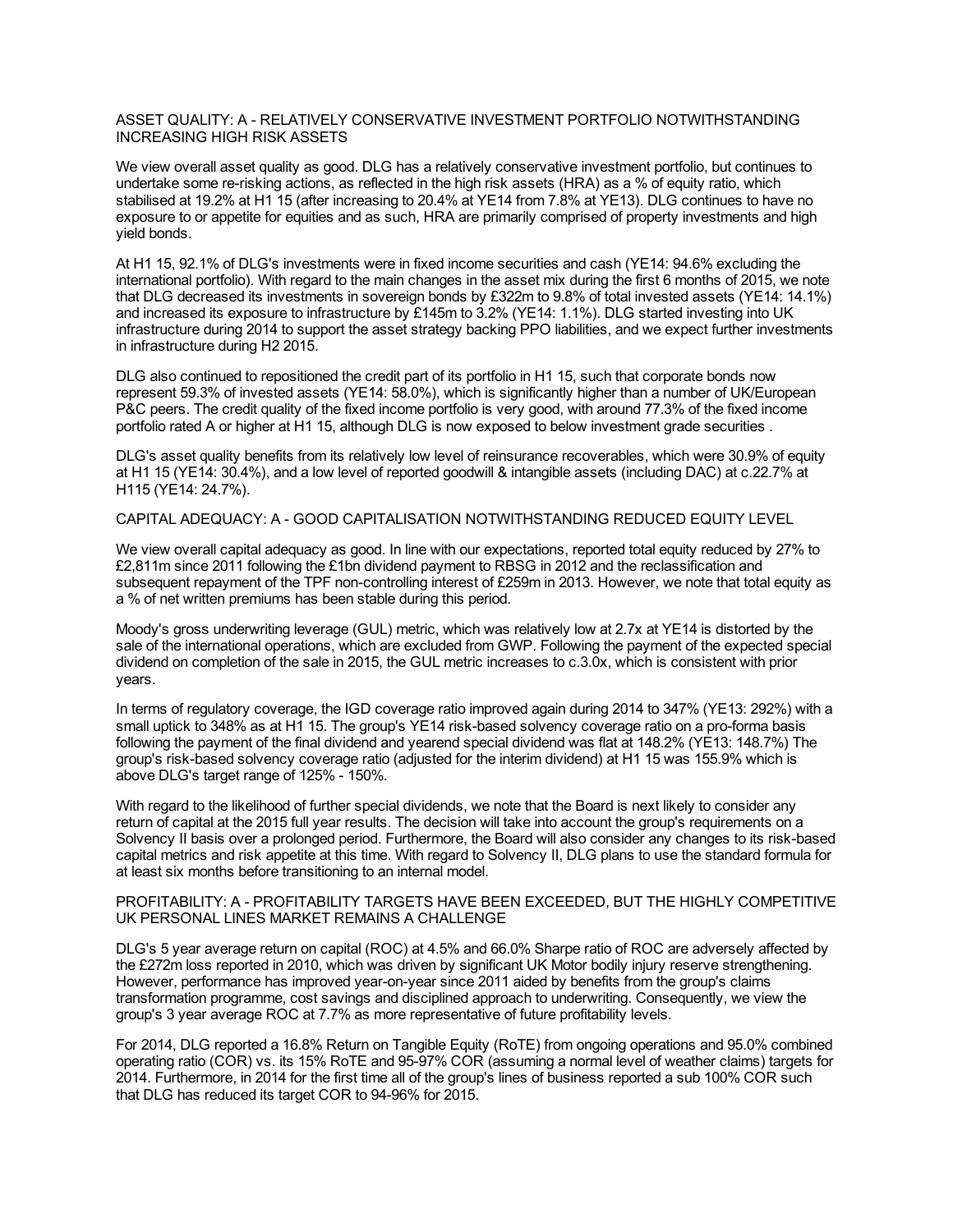Despite DLG's significant exposure to the very competitive UK personal motor market, its underwriting performance continues to improve. For 2014, DLG reported a 19% increase in net income to £373m, benefitting from higher than expected prior year reserve releases, partially offset by adverse experience in large bodily injury claims on the 2014 accident year. This momentum continues into the first half of 2015 with DLG reporting a 89.4% COR for ongoing operations, benefitting from an absence of major weather claims, higher than expected prior year reserve releases and improved operational efficiency. As a result, DLG has lowered its target 2015 COR to 92%- 94% from 94%-96% (normalised for weather). However DLG stated that underlying trends remain broadly in line with its prior expectations.

Profit after tax at £427.8m for H1 15 includes the £181.2m profit from International (including the gain on sale). However, as a result of better underwriting profitability, profit before tax for ongoing operations increased by 49%. Going forward, we expect DLG's bottom line profitability to remain relatively stable as lower expenses and claims offset any premium reductions, and the uptick in investment income (following the aforementioned asset reallocations) helps offset any reductions in credit hire income and referral fees.

We also believe that DLG's on-going asset portfolio changes and investments into technological distribution, pricing capabilities and other initiatives can help offset headwinds from: (i) our expectation that the UK personal motor and home market will remain inherently very competitive; (ii) pricing pressure witnessed in personal home lines continuing; (iii) reductions in instalment and ancillary income; and (iv) uncertainty as a result of increased regulatory scrutiny of UK personal lines.

#### RESERVE ADEQUACY: A - RESERVE RELEASES EXPECTED TO REMAIN A FEATURE, BUT INHERENT CHALLENGE OF BODILY INJURY CLAIMS

DLG has reported significant prior year reserve releases since 2011, as reflected in the 5 year weighted average favourable loss development as % of opening reserves, which averaged 7.1% between 2014 and 2010. Reserve releases have been driven mainly by the group's motor division in relation to favourable development on bodily injury claims, a trend which had continued into 2015, with the group recognising overall reserve releases of £215.1m at H1 15, above DLG's initial expectations.

As part of its YE14 results, DLG updated its reserving methodology. Provided the risk outlook remains stable, going forward the group does not expect to continue to increase the margin above actuarial best estimates, from which recent year prior year reserves releases have arisen. However, we expect DLG to remain prudent in its reserving of current accident years and therefore expect reserve releases to remain a material contributor to future operating profit, albeit not to the same extent as the exceptional levels in 2013, 2014 and H1 15.

However, volatility still remains within the UK Motor market as the stock of Periodical Payment Order (PPO) awards continues to increase and with large bodily injury claims continuing to be an industry-wide issue. In this regard, we note that the higher than expected large bodily injury claims trend experienced in 2014 has continued during H115. Furthermore, there has also been an increase in the cost of damage claims from increased repair costs, used car prices and credit hire costs, which is increasing claims inflation.

#### FINANCIAL FLEXIBILITY: A - RELATIVELY LOW LEVERAGE AND EXCELLENT EARNINGS COVERAGE PARTIALLY OFFSET BY DLG'S LIMITED RECORD IN ACCESSING CAPITAL MARKETS

We view DLG's overall financial flexibility as good. Adjusted financial leverage at H1 15 remained relatively low at 17.3% (YE14: 18.1%). Following the special dividend payment in July, related to the sale of International, leverage has likely increased, but we expect it to remain below 20% going forward, i.e. relatively low in relation to the A2 IFSR.

DLG's debt comprises nominal £500m lower Tier 2 capital in the form of dated subordinated notes, issued in April 2012, which qualify for some equity credit from Moody's, together with bank debt and an operating lease expense adjustment.

Following the lower Tier 2 issuance in 2012, finance costs have increased significantly. However, earnings coverage has been excellent and continues to improve to around 15x for H1 15 (based on profits from ongoing operations) from 11.8x at YE14 (YE13: 9.5x). The 5.1x average earnings coverage per the scorecard is distorted by the 2010 net loss and intra-group nature of finance costs prior to the debt issuance in 2012.

Financial flexibility remains somewhat constrained by DLG's limited record in accessing capital markets as a result of its historic ownership. However, we regard the IPO, following the lower Tier 2 debt issuance in April 2012, as successfully demonstrating DLG's stand-alone financial flexibility.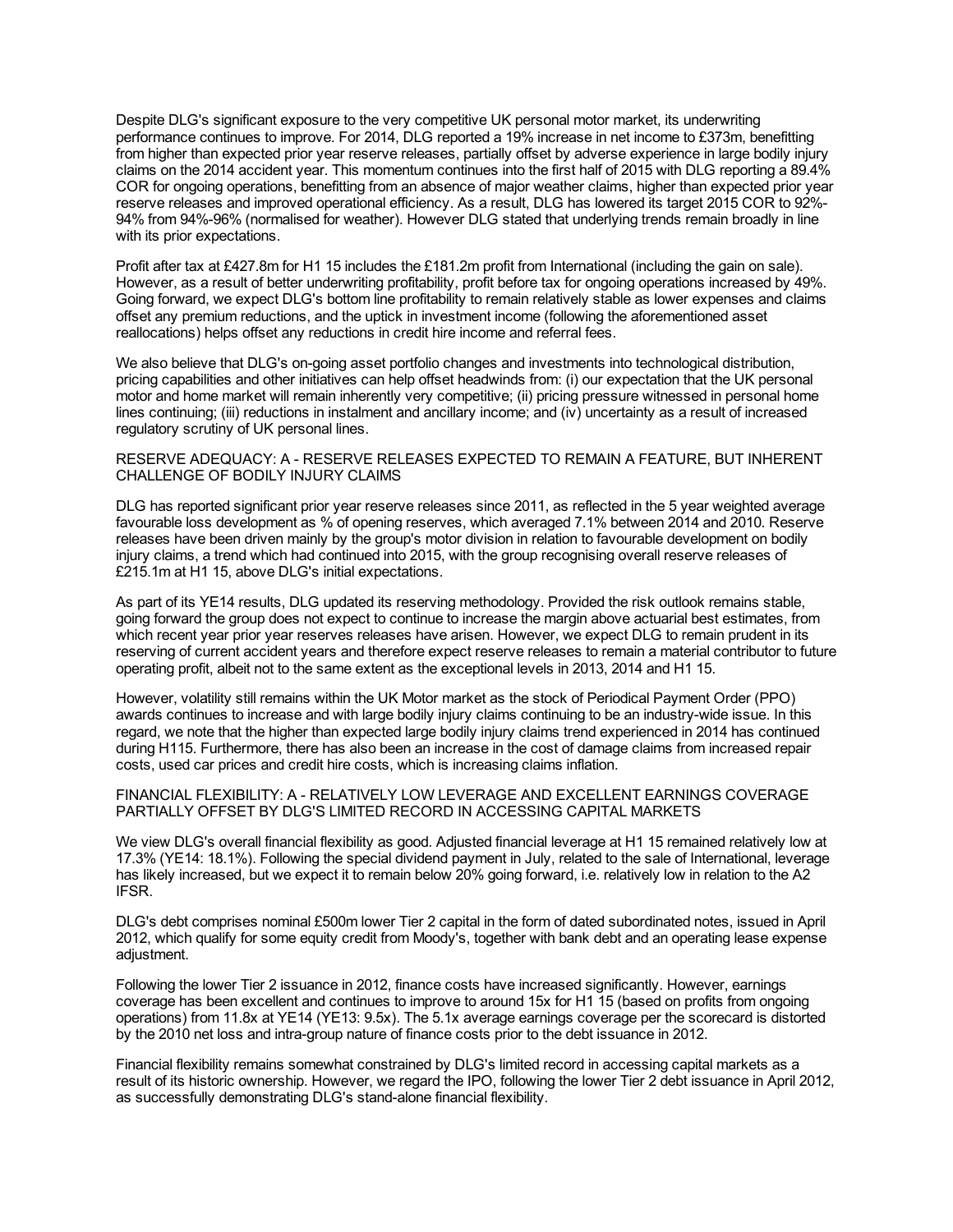## **Rating Factors**

## **Direct Line Insurance Group plc[1][2]**

| <b>Financial Strength Rating Scorecard</b>                                                                                                                                           | Aaa            | Аа             | A    | Baa | Ba    | в | Caa |            | Score Adjusted<br><b>Score</b> |
|--------------------------------------------------------------------------------------------------------------------------------------------------------------------------------------|----------------|----------------|------|-----|-------|---|-----|------------|--------------------------------|
| <b>Business Profile</b>                                                                                                                                                              |                |                |      |     |       |   |     | А          | A                              |
| Market Position and Brand (25%)<br>- Relative Market Share Ratio<br>- Underwriting Expense Ratio % Net Premiums<br>Written                                                           |                | X              |      |     | 35.7% |   |     | A          | Αа                             |
| Product Focus and Diversification (10%)<br>- Product Risk<br>- P&C Insurance Product Diversification<br>- Geographic Diversification                                                 |                | X<br>X         |      |     |       | X |     | A          | Baa                            |
| <b>Financial Profile</b>                                                                                                                                                             |                |                |      |     |       |   |     | A          | A                              |
| <b>Asset Quality (10%)</b><br>- High Risk Assets % Shareholders' Equity<br>- Reinsurance Recoverable % Shareholders'<br>Equity<br>- Goodwill & Intangibles % Shareholders'<br>Equity | 20.4%<br>30.4% | 24.7%          |      |     |       |   |     | Aа         | A                              |
| Capital Adequacy (15%)                                                                                                                                                               |                |                |      |     |       |   |     | Aa         | A                              |
| - Gross Underwriting Leverage                                                                                                                                                        |                | 2.7x           |      |     |       |   |     |            |                                |
| Profitability (15%)<br>- Return on Capital (5 yr. avg)<br>Sharpe Ratio of ROC (5 yr. avg)                                                                                            |                |                | 4.5% |     | 66.4% |   |     | Baa        | A                              |
| Reserve Adequacy (10%)<br>- Adv./(Fav.) Loss Dev. % Beg. Reserves (5<br>yr. wtd avg)                                                                                                 | $-7.1%$        |                |      |     |       |   |     | Ааа        | A                              |
| <b>Financial Flexibility (15%)</b><br>- Financial Leverage<br>- Total Leverage<br>- Earnings Coverage (5 yr. avg)<br>- Cash Flow Coverage (5 yr. avg)                                |                | 18.1%<br>21.8% | 4.1x |     |       |   |     | A          | A                              |
| <b>Operating Environment</b>                                                                                                                                                         |                |                |      |     |       |   |     | Aaa -<br>Α | Aaa - A                        |
| <b>Aggregate Profile</b>                                                                                                                                                             |                |                |      |     |       |   |     | <b>A1</b>  | A2                             |

[1] Information based on IFRS financial statements as of Fiscal YE December 31 [2] The Scorecard rating is an important component of the company's published rating, reflecting the stand-alone financial strength before other considerations (discussed above) are incorporated into the analysis

This publication does not announce a credit rating action. For any credit ratings referenced in this publication, please see the ratings tab on the issuer/entity page on [http://www.moodys.com](http://www.moodys.com/) for the most updated credit rating action information and rating history.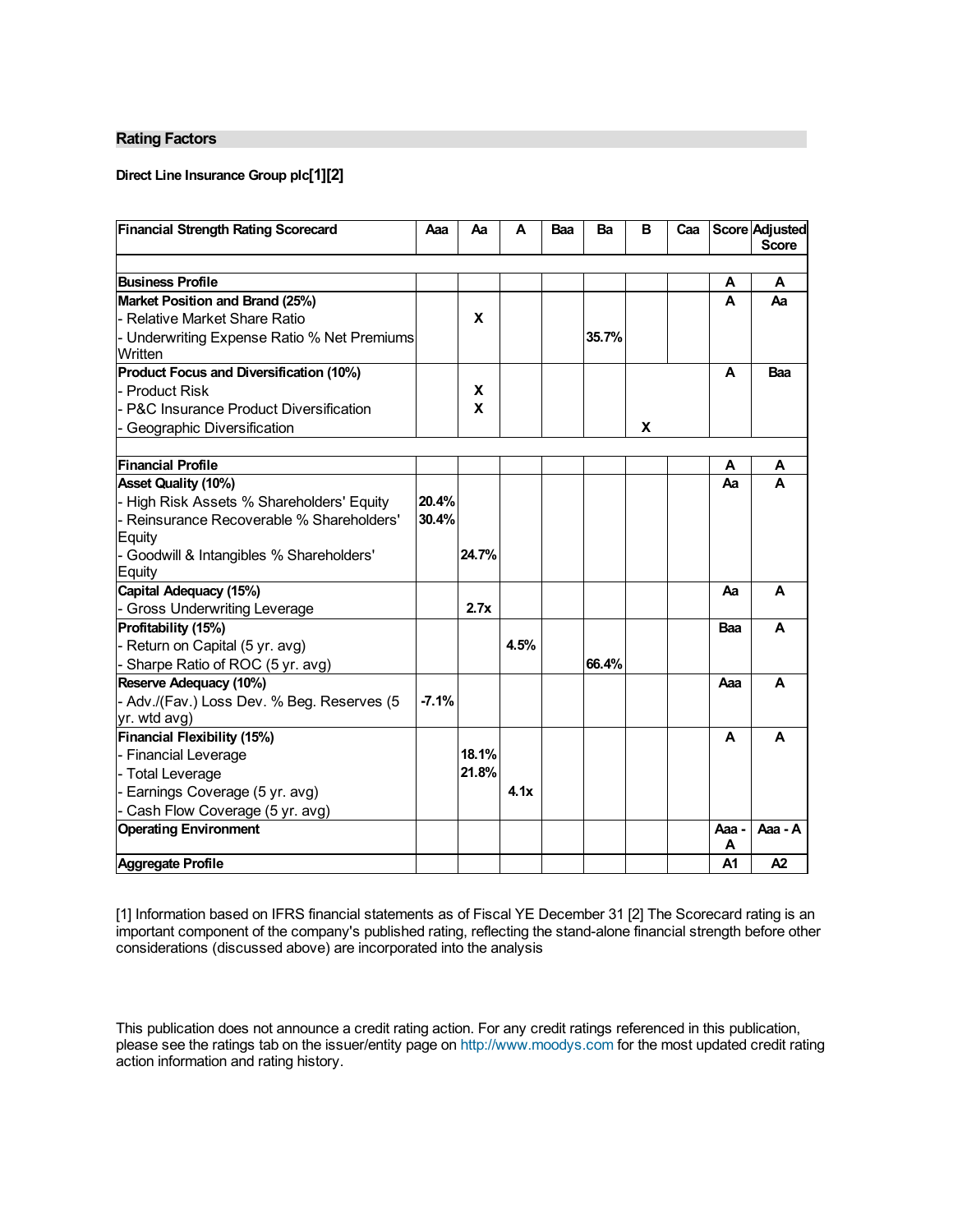## Moopy's **INVESTORS SERVICE**

© 2015 Moody's Corporation, Moody's Investors Service, Inc., Moody's Analytics, Inc. and/or their licensors and affiliates (collectively, "MOODY'S"). All rights reserved.

CREDIT RATINGS ISSUED BY MOODY'S INVESTORS SERVICE, INC. AND ITS RATINGS AFFILIATES ("MIS") ARE MOODY'S CURRENT OPINIONS OF THE RELATIVE FUTURE CREDIT RISK OF ENTITIES, CREDIT COMMITMENTS, OR DEBT OR DEBT-LIKE SECURITIES, AND CREDIT RATINGS AND RESEARCH PUBLICATIONS PUBLISHED BY MOODY'S ("MOODY'S PUBLICATIONS") MAY INCLUDE MOODY'S CURRENT OPINIONS OF THE RELATIVE FUTURE CREDIT RISK OF ENTITIES, CREDIT COMMITMENTS, OR DEBT OR DEBT-LIKE SECURITIES. MOODY'S DEFINES CREDIT RISK AS THE RISK THAT AN ENTITY MAY NOT MEET ITS CONTRACTUAL, FINANCIAL OBLIGATIONS AS THEY COME DUE AND ANY ESTIMATED FINANCIAL LOSS IN THE EVENT OF DEFAULT. CREDIT RATINGS DO NOT ADDRESS ANY OTHER RISK, INCLUDING BUT NOT LIMITED TO: LIQUIDITY RISK, MARKET VALUE RISK, OR PRICE VOLATILITY. CREDIT RATINGS AND MOODY'S OPINIONS INCLUDED IN MOODY'S PUBLICATIONS ARE NOT STATEMENTS OF CURRENT OR HISTORICAL FACT. MOODY'S PUBLICATIONS MAY ALSO INCLUDE QUANTITATIVE MODEL-BASED ESTIMATES OF CREDIT RISK AND RELATED OPINIONS OR COMMENTARY PUBLISHED BY MOODY'S ANALYTICS, INC. CREDIT RATINGS AND MOODY'S PUBLICATIONS DO NOT CONSTITUTE OR PROVIDE INVESTMENT OR FINANCIAL ADVICE, AND CREDIT RATINGS AND MOODY'S PUBLICATIONS ARE NOT AND DO NOT PROVIDE RECOMMENDATIONS TO PURCHASE, SELL, OR HOLD PARTICULAR SECURITIES. NEITHER CREDIT RATINGS NOR MOODY'S PUBLICATIONS COMMENT ON THE SUITABILITY OF AN INVESTMENT FOR ANY PARTICULAR INVESTOR. MOODY'S ISSUES ITS CREDIT RATINGS AND PUBLISHES MOODY'S PUBLICATIONS WITH THE EXPECTATION AND UNDERSTANDING THAT EACH INVESTOR WILL, WITH DUE CARE, MAKE ITS OWN STUDY AND EVALUATION OF EACH SECURITY THAT IS UNDER CONSIDERATION FOR PURCHASE, HOLDING, OR SALE.

MOODY'S CREDIT RATINGS AND MOODY'S PUBLICATIONS ARE NOT INTENDED FOR USE BY RETAIL INVESTORS AND IT WOULD BE RECKLESS FOR RETAIL INVESTORS TO CONSIDER MOODY'S CREDIT RATINGS OR MOODY'S PUBLICATIONS IN MAKING ANY INVESTMENT DECISION. IF IN DOUBT YOU SHOULD CONTACT YOUR FINANCIAL OR OTHER PROFESSIONAL ADVISER.

ALL INFORMATION CONTAINED HEREIN IS PROTECTED BY LAW, INCLUDING BUT NOT LIMITED TO, COPYRIGHT LAW, AND NONE OF SUCH INFORMATION MAY BE COPIED OR OTHERWISE REPRODUCED, REPACKAGED, FURTHER TRANSMITTED, TRANSFERRED, DISSEMINATED, REDISTRIBUTED OR RESOLD, OR STORED FOR SUBSEQUENT USE FOR ANY SUCH PURPOSE, IN WHOLE OR IN PART, IN ANY FORM OR MANNER OR BY ANY MEANS WHATSOEVER, BY ANY PERSON WITHOUT MOODY'S PRIOR WRITTEN CONSENT.

All information contained herein is obtained by MOODY'S from sources believed by it to be accurate and reliable. Because of the possibility of human or mechanical error as well as other factors, however, all information contained herein is provided "AS IS" without warranty of any kind. MOODY'S adopts all necessary measures so that the information it uses in assigning a credit rating is of sufficient quality and from sources MOODY'S considers to be reliable including, when appropriate, independent third-party sources. However, MOODY'S is not an auditor and cannot in every instance independently verify or validate information received in the rating process or in preparing the Moody's Publications.

To the extent permitted by law, MOODY'S and its directors, officers, employees, agents, representatives, licensors and suppliers disclaim liability to any person or entity for any indirect, special, consequential, or incidental losses or damages whatsoever arising from or in connection with the information contained herein or the use of or inability to use any such information, even if MOODY'S or any of its directors, officers, employees, agents, representatives, licensors or suppliers is advised in advance of the possibility of such losses or damages, including but not limited to: (a) any loss of present or prospective profits or (b) any loss or damage arising where the relevant financial instrument is not the subject of a particular credit rating assigned by MOODY'S.

To the extent permitted by law, MOODY'S and its directors, officers, employees, agents, representatives, licensors and suppliers disclaim liability for any direct or compensatory losses or damages caused to any person or entity, including but not limited to by any negligence (but excluding fraud, willful misconduct or any other type of liability that, for the avoidance of doubt, by law cannot be excluded) on the part of, or any contingency within or beyond the